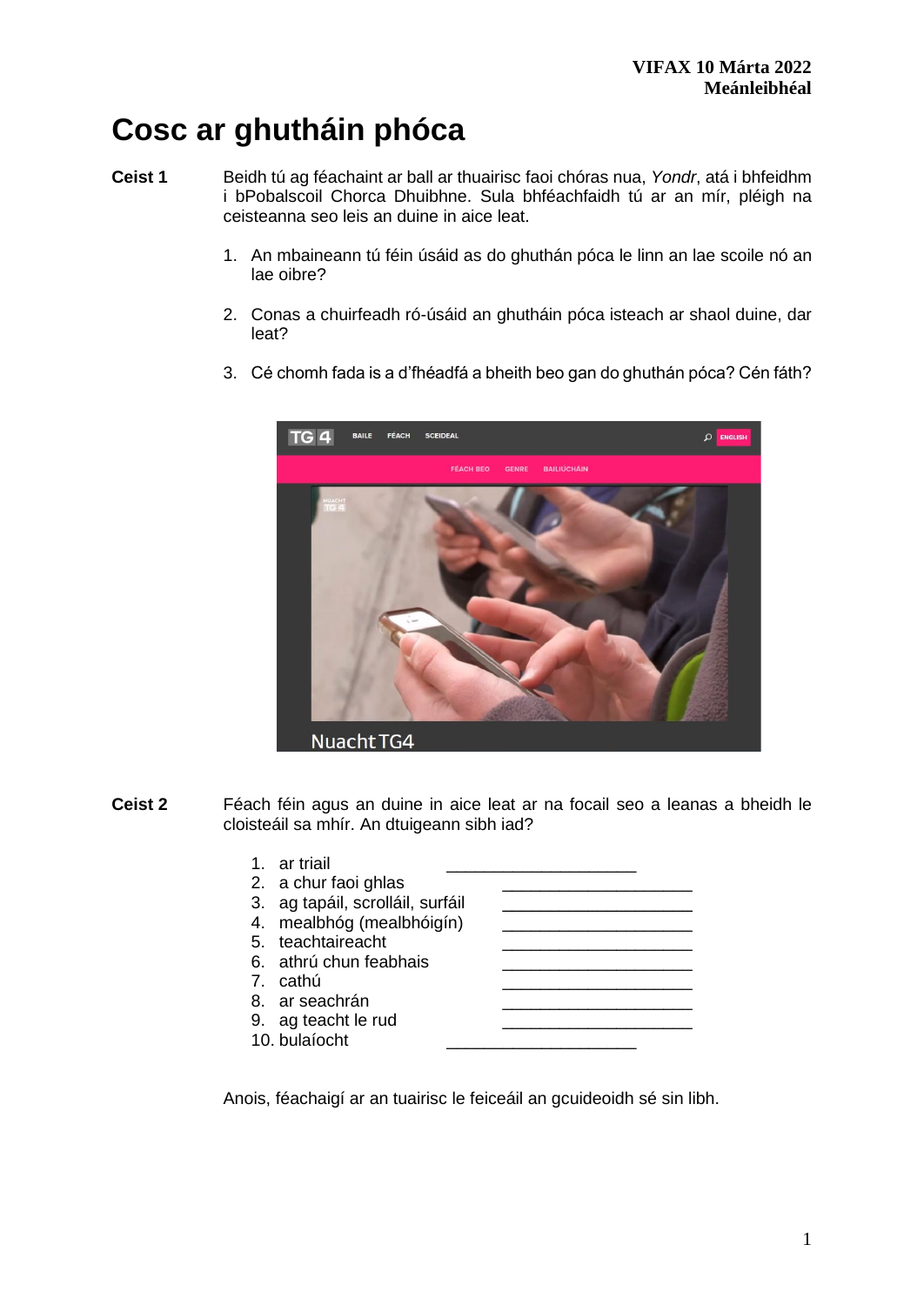- **Ceist 3** Féach ar an tuairisc den dara huair. Pléigh an méid a thuig tú leis an duine in aice leat.
- **Ceist 4** Féach ar an tuairisc arís agus freagair an cheist:

An bhfuil na múinteoirí agus na scoláirí ar aon intinn faoi na buntáistí a bhaineann le córas *Yondr*? Mínigh do fhreagra.

- **Ceist 5** Féach ar na hiolraí thíos a bhí le cloisteáil sa mhír. An lagiolraí nó tréaniolraí iad? Mura bhfuil tú cinnte, féach san fhoclóir.
	- gutháin
	- daltaí
	- málaí
	- múinteoirí
	- ábhair
	- pictiúir
	- cairde
	- scoileanna

Bain amach na lúibíní sna habairtí thíos agus cuir an fhoirm cheart d'iolra na n-ainmfhocal sna bearnaí. Cuir in iúl, chomh maith, cé acu lagiolra nó tréaniolra atá i gceist. Ná déan dearmad den urú!

- 1. Beidh an múinteoir ag tabhairt amach na **chuidh an chuidh an chuidh a**r (scrúdú) ar ball beag.
- 2. Nach bhfuil líon na **chogairt i cuine** (duine) atá ag dul ar saoire ag dul i laghad?
- 3. Tá ceannaire na **Easain** (tiománaí) anseo anois.
- 4. Cá bhfuil leithreas na \_\_\_\_\_\_\_\_\_\_\_\_\_\_\_ (fir)?
- 5. Ní bheidh máthair na \_\_\_\_\_\_\_\_\_\_\_\_\_\_\_ (iníon) anseo go ceann tamall eile.
- 6. Tá bia na \_\_\_\_\_\_\_\_\_\_\_\_\_\_\_ (cat) sa chófra.
- 7. Tá an fear ag glanadh na \_\_\_\_\_\_\_\_\_\_\_\_\_\_\_\_\_(fuinneog) faoi láthair.
- **Ceist 6** '…bhur **g**céad fáilte ar ais…'

Cén fáth a bhfuil urú ar an bhfocal *céad* thuas?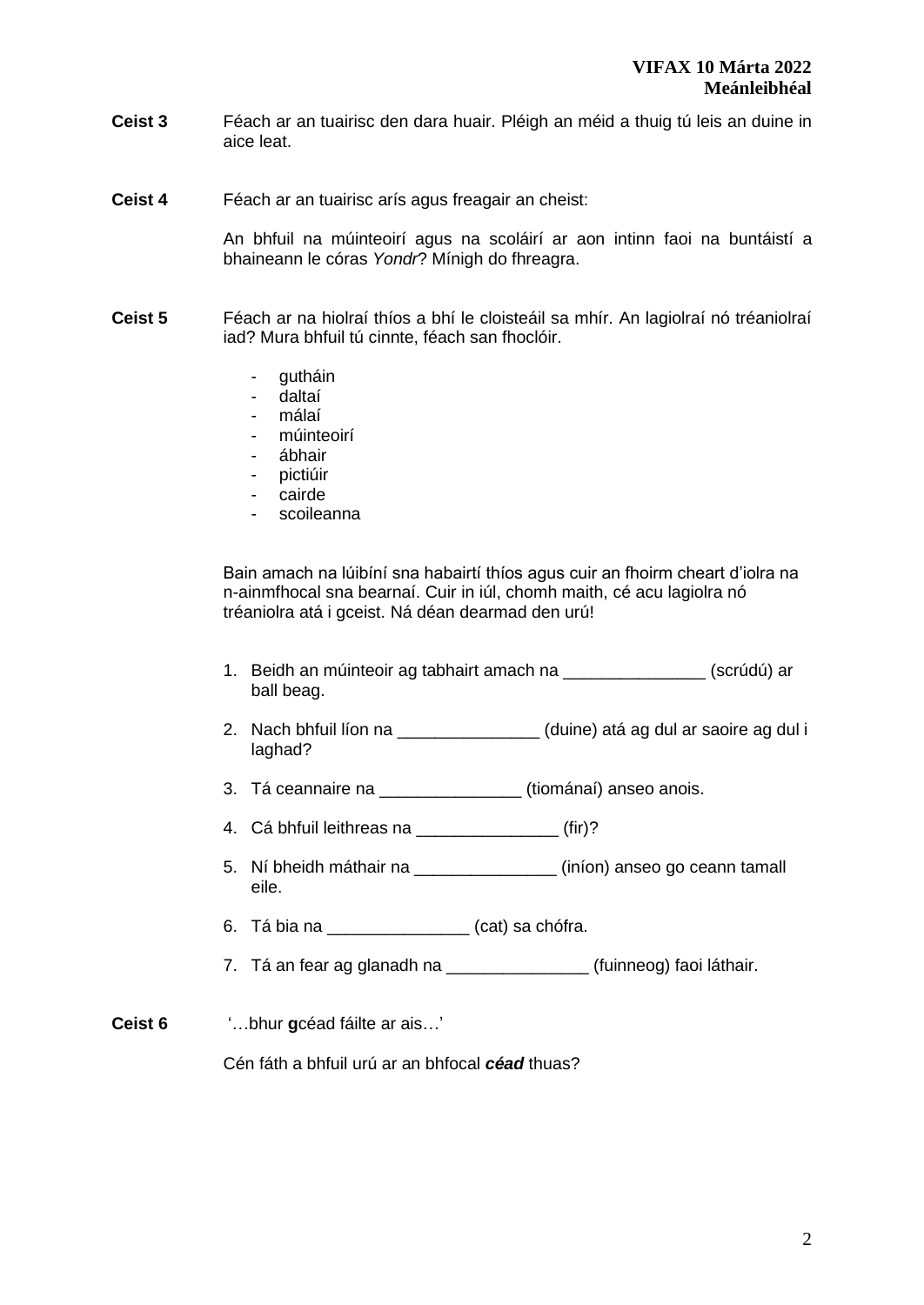#### **Treoracha agus Freagraí Ceist 1**

Is féidir gach beirt a chur ag déanamh an phlé seo agus ansin cuid de na ceisteanna a phlé leis an rang iomlán.

- **Ceist 2** 1. ar triail *being tried, tested* 2. a chur faoi ghlas *to lock*  3. ag tapáil, scrolláil, surfáil *tapping, scrolling, surfing* 4. mealbhóg (mealbhóigín) *pouch (small pouch)* 5. teachtaireacht *message* 6. athrú chun feabhais *a change for the better* 7. cathú *temptation*  8. dul ar seachrán *to go astray*  9. ag teacht le rud **agreeing**<br>10. bullving **and the state of the bulls** is a bulls in the bulls in the bulls in the bulls in the bulls in the t
- 10. bullying *bulaíocht*

# **Ceist 3**

Féach an script.

# **Ceist 4**

Féach an script.

# **Ceist 5**

gutháin – lagiolra daltaí – tréaniolra málaí – tréaniolra múinteoirí – tréaniolra ábhair – lagiolra pictiúir – lagiolra cairde – tréaniolra scoileanna – tréaniolra

- 1. Beidh an múinteoir ag tabhairt amach na **scrúduithe** ar ball beag. (tréaniolra)
- 2. Nach bhfuil líon na **ndaoine** atá ag dul ar saoire ag dul i laghad? (tréaniolra)
- 3. Tá ceannaire na **dtiománaithe** anseo anois. (tréaniolra)
- 4. Cá bhfuil leithreas na **bhfear**? (lagiolra)
- 5. Ní bheidh máthair na **n-iníonacha** anseo go ceann tamall eile. (tréaniolra)
- 6. Tá bia na **gcat** sa chófra. (lagiolra)
- 7. Tá an fear ag glanadh na **bhfuinneog** faoi láthair. (lagiolra)

### **Ceist 6**

An aidiacht shealbhach atá i gceist. Cuirtear urú ar an gcéad, ar an dara agus ar an tríú pearsa san iolra. Cuirtear séimhiú ar an gcéad, ar an dara agus ar an tríú pearsa firinscneach san uatha. Féach ar na samplaí:

mo c**h**éad scrúdú – my first exam do c**h**éad scrúdú – your first exam a c**h**éad scrúdú – his first exam a céad scrúdú – her first exam ár **g**céad scrúdú – our first exam bhur **g**céad scrúdú – your (plural) first exam a **g**céad scrúdú – their first exam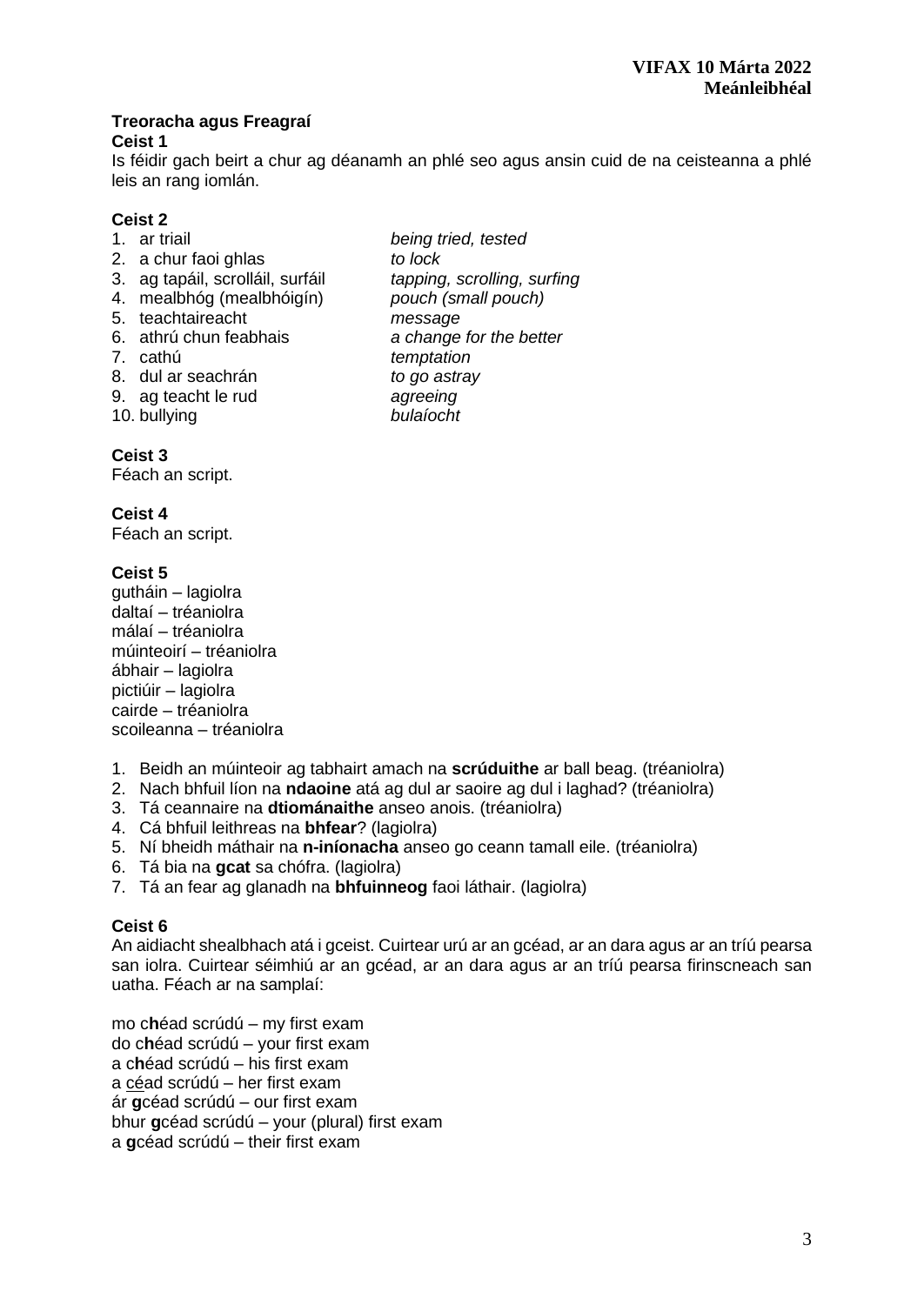#### **Eimear Ní Chonaola**

Bhur gcéad fáilte ar ais. Tá Pobalscoil Chorca Dhuibhne ar an gcéad scoil in Éirinn atá ag triail teicneolaíocht nua a chuireann bac ar úsáid guthán póca le linn am scoile. Faoi chóras *Yondr*, bíonn ar dhaltaí na gutháin a chur faoi ghlas i málaí speisialta. Iarracht atá ann sos agus saoirse a thabhairt do na daltaí ó na gutháin.

#### **Seán Mac an tSíthigh**

Ag tapáil, scrolláil, nó surfáil. Is minic sinn suaite, sloigthe<sup>1</sup> ag ár nguthán póca. Ach i bPobalscoil Chorca Dhuibhe, tá córas nua i bhfeidhm. *Yondr* a thugtar air seo: an fón á chur faoi ghlas i mealbhóigín beag agus iad ag dul isteach ar scoil.

Cé go bhfanann sé ina seilbh, ní féidir an fón a scaoileadh arís nó go bhfágann an dalta an foirgneamh. Sos agus sámhnas ón bhfón.

#### **Éamonn Mac Muiris, Príomhoide, Pobalscoil Chorca Dhuibhne**

Nuair athá <sup>2</sup> *notifications* (fógraí) ag imeacht istigh i do phóca an t-am ar fad, fiú amháin má thánn<sup>3</sup> an fón gan fuaim, bíonn, nádúr an duine is ea, 'cé a chuir an teachtaireacht chugam anois? Caithfidh mé féachaint air.' Agus má thánn tú dírithe ar an bhfón ansin, gan dabht níl tú dírithe ar an obair scoile.

#### **Seán Mac an tSíthigh**

Is é seo an chéad uair a leithéid ar triail i scoil anseo in Éirinn, agus deir múinteoirí go bhfuil sé soiléir gur athrú chun feabhais é.

#### **Tomás Ó Beaglaoich, Múinteoir**

An difríocht ná, níl an cathú sin ann don dalta. Agus, níl an aigne ag dul ar seachrán is dócha. Cuireann siad uathu é ar a naoi a chlog ar maidin. Tá cead acu é a thógaint<sup>4</sup> amach arís le cead an mhúinteora, mar, mar a deirim, is áis iontach í, is ríomhaire beag é agus beidh ábhair áirithe a mbainfidh úsáid aistí (as) ó am go chéile. Agus is maith ann é, ach le cead an mhúinteora, gan dabht. Agus ansin, cuireann siad uatha arís é. Tá na daltaí féin ag teacht leis go diail ar fad.

#### **Seán Mac an tSíthigh**

Cuireann *Yondr* bac ar mhí-úsáid na nguthán chomh maith.

#### **Faye Greely, Dalta**

Ag úsáid, ag tógaint pictiúir de na múinteoirí agus na rudaí sin. Agus, sna leithris ag tógaint pictiúir de na scoláirí gan chead. Agus is dócha go gcuireann sé sin isteach ar scoláirí agus is saghas bulaíochta ar an bhfón.

#### **Seán Ó Cuinn, Dalta**

Tá níos mó ama againn a bheith ag caint lenár gcairde. Nílimid, níl aon duine ag dul ar na fóin le linn an ranga, níl… Táimid níos mó dírithe ar an obair agus i ndáiríre tá sé go maith.

#### **Caitlín Ní Ainiféin, Dalta**

Is dócha go bhfuil, gach aon duine imithe i dtaithí air. Ach is dócha sa rang, níor chuir sé isteach rómhór ormsa *anyway*, mar nach *really* mbím air. *But*, ar an iomlán, tháimid sásta leis.

### **Seán Mac an tSíthigh**

<sup>&</sup>lt;sup>1</sup> leagan canúnach de 'slogtha'

<sup>2</sup> leagan canúnach de 'atá'

<sup>3</sup> leagan canúnach de 'má tá'

<sup>4</sup> leagan canúnach de 'tógáil'